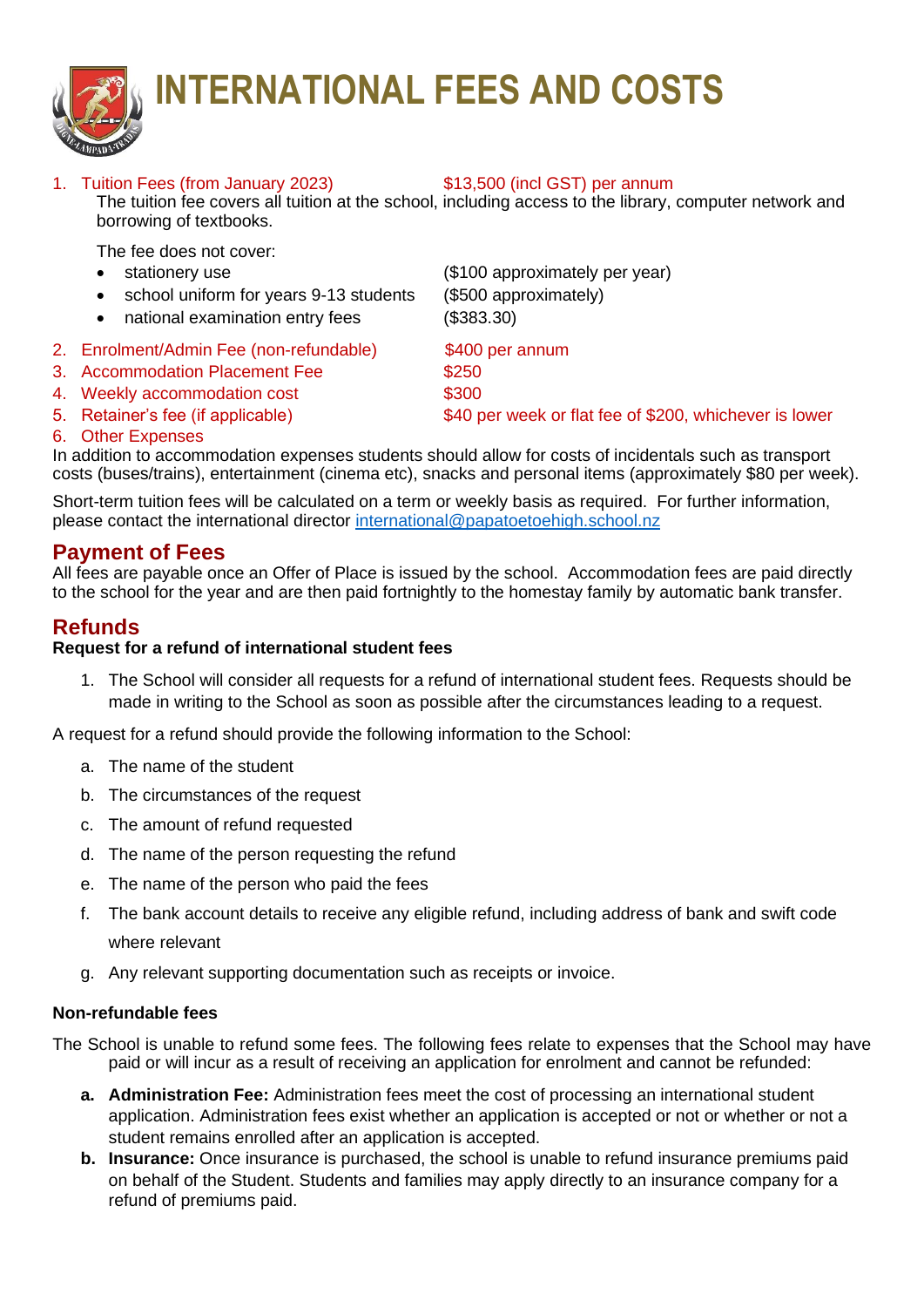- **c. Homestay Placement Fee:** Homestay placement fees meet the cost of processing a request for homestay accommodation. Costs incurred for arranging homestay accommodation for the Student before the refund request, cannot be refunded.
- **d. Used Homestay Fees:** Homestay fees paid for time the Student has already spent in a homestay cannot be refunded. Used homestay fees may also include a notice period of two weeks.
- **e. Portion of Unused Tuition Fees:** The School may retain a portion of unused tuition fees. Amounts retained will relate to costs that have been incurred or committed by the School and may vary.

### **Request for a refund for failure to obtain a study visa or for reasons relating to Covid-19**

a) If the Student fails to obtain an appropriate study visa, a refund of international student tuition fees will be provided

less any Administration Fee that has been paid.

b) If the Student withdraws before the start of their enrolment, owing to medical or travel conditions arising from Covid-

19, the school will provide a full refund of fees.

#### **Requests for a refund for voluntary withdrawal from enrolment - Withdrawal before enrolment**

a) If the Student voluntarily withdraws more than three weeks before the start date of their enrolment, a refund of international student fees will be provided less any relevant non-refundable fees set out in this policy.

b) If the Student voluntarily withdraws three weeks or less before the start date of their enrolment, a refund of international student fees will be provided less a minimum of ten weeks tuition fees and any relevant nonrefundable fees set out in this policy.

#### **Requests for a refund for voluntary withdrawal from enrolment - Withdrawal after enrolment**

If the Student withdraws on or after the start date of their enrolment, reasonable written notice of withdrawal is required by the school. Unless otherwise agreed by the School, a refund will be provided less a minimum of ten weeks tuition fees and any other relevant non-refundable fees as outlined in this policy. The minimum ten week notice period will begin the day after the date on which the school receives written notice of the student's intention to withdraw.

#### **Requests for a refund for enrolment of one term or less**

Where the Student is enrolled for one term or less and withdraws early, or where the school terminates the Student's enrolment, any unused portion of international student fees will not be refunded.

#### **Requests for a refund where the School fails to provide a course, ceases as a signatory or ceases to be a provider**

- If the School fails to provide the agreed course of education or is no longer a signatory to the Code or no longer operates as an international education provider, the School will negotiate with the Student or their family to either:
	- a. Refund the unused portion of international student tuition fees or other fees paid for services not

delivered, or

- b. Transfer the amount of any eligible refund to another provider, or
- c. Make other arrangements agreed to by the student or their family and the school.

#### **Requests for a refund where the Student's enrolment is ended by the School**

In the event the Student's enrolment is ended by the School for a breach of the Contract of Enrolment, the School will consider a request for a refund less:

- a. Any non-refundable fees set out in this policy
- b. A minimum of ten weeks tuition fees from the date of termination
- c. Any other reasonable costs that the school has incurred in ending the student's enrolment